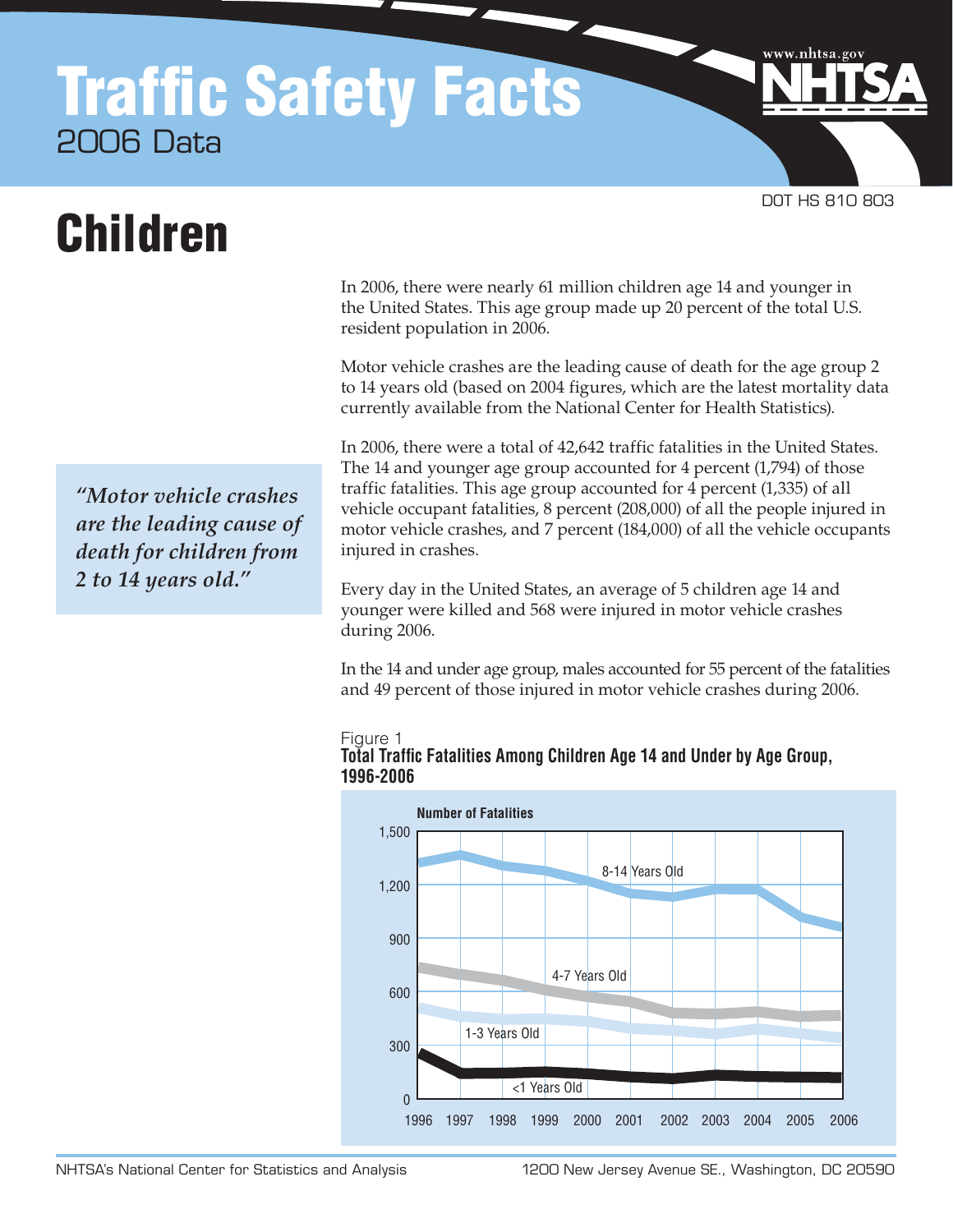## **Alcohol‑Related Crashes and Children**

In 2006, a total of 419 (23%) of the fatalities among children age 14 and younger occurred in crashes involving alcohol. Of those 419 fatalities, 202 were passengers in vehicles with drivers who had been drinking with blood alcohol concentration (BAC) levels of .01 gram per deciliter (g/dL) or higher. An additional 108 children were killed as passengers in vehicles with drivers who had not been drinking.

Another 62 children age 14 and younger who were killed in traffic crashes in 2006 were pedestrians or pedalcyclists who were struck by drinking drivers (BAC .01 g/dL or higher).

## **Pedestrians**

There were a total of 4,784 pedestrian fatalities in 2006. The 14 and under age group accounted for 331 (7%) of those fatalities. Almost one fifth (18%) of the traffic fatalities in the 14 and under age group were pedestrians.

In 1996, there were 673 pedestrian fatalities in the 14 and under age group. From 1996 to 2006, the number of pedestrian fatalities in this age group decreased by 51 percent, with the 4-7 year age group showing the largest decrease (39%).

Of the total 331 pedestrian fatalities among children age 14 and younger in 2006, 219 (66%) of those killed were males.

In 2006, a total of 61,000 pedestrians were injured, 12,000 of those injured were age 14 and younger, and males accounted for 59 percent (7,000) of those 12,000 injured.

#### Figure 2





*"In 2006, 23 percent of the children age 14 and younger killed in crashes were killed in alcohol-related crashes."*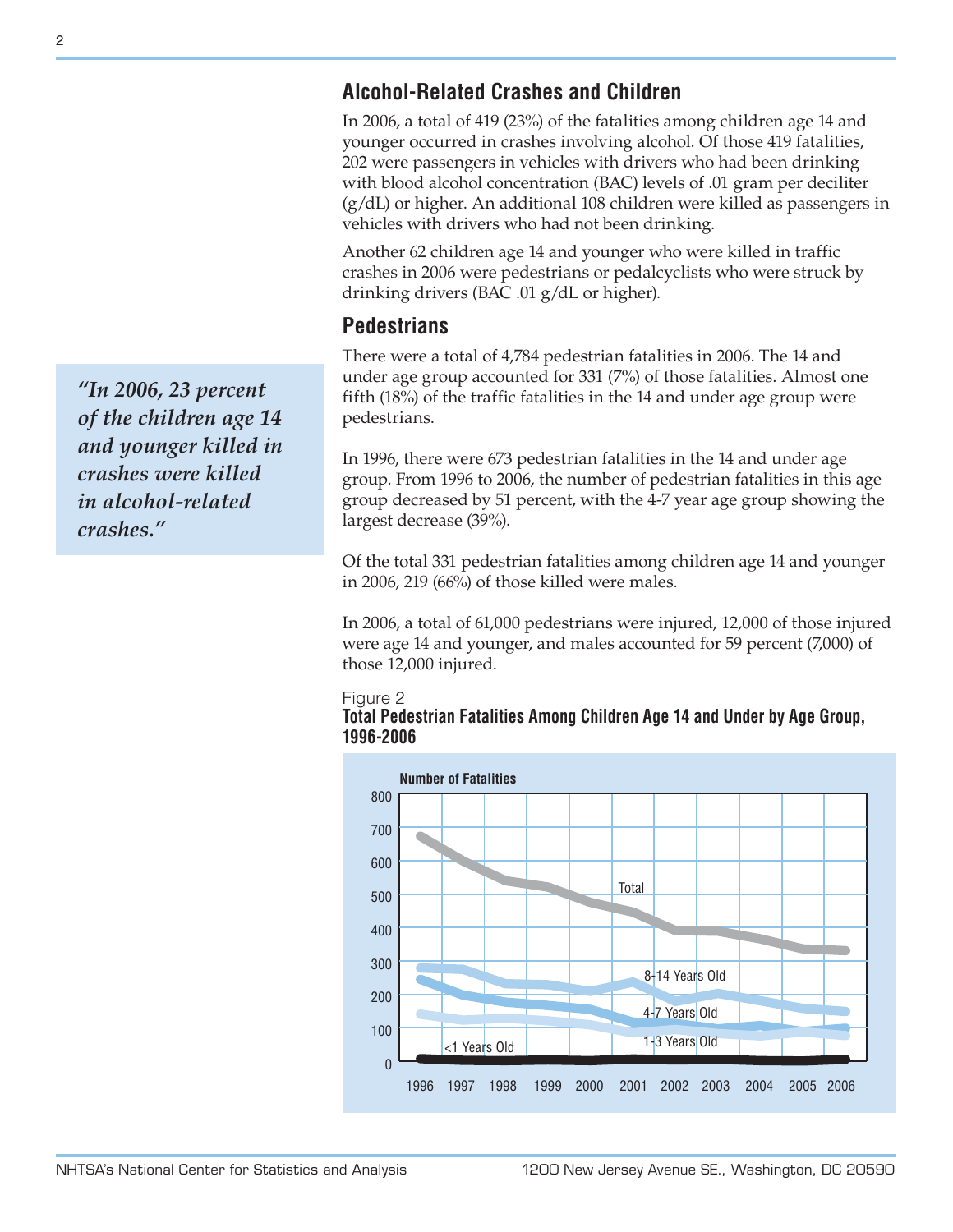During 2006, the highest percentage of fatalities among young pedestrians occurred between 4 p.m. and 7:59 p.m. (39%), which is an 8 percent decrease from 2005 during those same hours. The second highest percentage of fatalities among young pedestrians were between the hours of 8 p.m. to 11:59 p.m. (24%) which is an 8 percent increase from 2005 during those same hours.

Seventy seven percent of the pedestrian fatalities among those age 14 and younger occurred at non-intersection locations, which is a significant decrease from 2005 (82%).

## **Pedalcyclists**

A total of 773 pedalcyclists were killed in motor vehicle crashes in 2006. The 14 and under age group accounted for 13 percent (98) of those fatalities, and males accounted for 83 percent (81) of the fatalities among pedalcyclists age 14 and younger.

The 98 pedalcyclist fatalities in 2006 for the 14 and under age group represent a decrease of 56 percent from the 225 killed in 1996.

In 2006, a total of 44,000 pedalcyclists were injured in motor vehicle traffic crashes. Twenty-four percent (or an estimated 11,000) of the pedalcyclists who were injured were age 14 and younger.





*"In 2006, 24 percent of the pedalcyclists injured in motor vehicle crashes were 14 years old or younger."*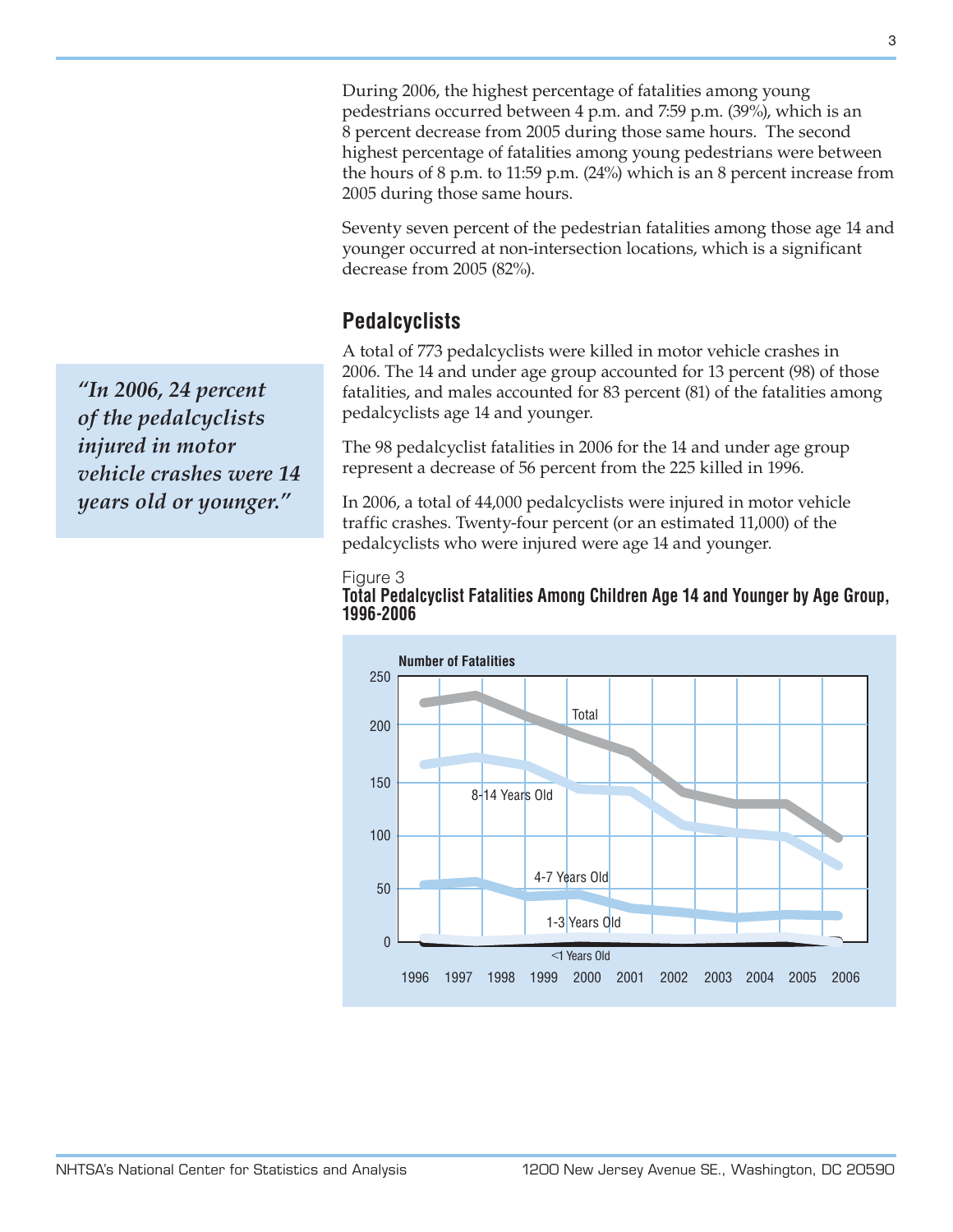## **Restraint Use and Their Effectiveness**

Research has shown that lap/shoulder seat belts, when used, reduce the risk of fatal injury to front seat occupants (age 5 and older) of passenger cars by 45 percent and the risk of moderate-to-critical injury by 50 percent. For light-truck occupants, seat belts reduce the risk of fatal injury by 60 percent and the risk of moderate-to-critical injury by 65 percent.

During 2006, 6,983 passenger vehicle occupants age 14 and younger were involved in fatal crashes. For those children where restraint use was known, 25 percent were unrestrained; among those who were fatally injured, 45 percent were unrestrained.

Table 1

**Restraint Use by Passenger Vehicle Occupants Involved in Fatal Crashes by Age Group, 2006**

|                             | Age Group (Years) |         |         |          |           |              |              |
|-----------------------------|-------------------|---------|---------|----------|-----------|--------------|--------------|
|                             |                   |         |         |          |           | All          |              |
| <b>Percent Unrestrained</b> |                   | $1 - 3$ | $4 - 7$ | $8 - 14$ | $15 - 20$ | <b>Other</b> | <b>Total</b> |
| <b>Restraint Used</b>       | 86                | 84      | 75      | 69       | 55        | 65           | 64           |
| <b>Restraint Not Used</b>   | 14                | 16      | 25      | 31       | 45        | 35           | 36           |

**Note:** Excluding unknown age and restraint use.

Research on the effectiveness of child safety seats has found them to reduce fatal injury by 71 percent for infants (less than 1 year old) and by 54 percent for toddlers (1-4 years old) in passenger cars. For infants and toddlers in light trucks, the corresponding reductions are 58 percent and 59 percent, respectively.

In 2006, there were 452 passenger vehicle occupant fatalities among children under 5 years of age. Of those 452 fatalities, where restraint use was known (427), 149 (35%) were totally unrestrained.

#### Table 2

#### **Children Age 4 and Under Fatally Injured in Passenger Vehicle Crashes by Age Group and Type of Restraint, 2006**

|                        | <b>Age Group (Years)</b> |     |       |
|------------------------|--------------------------|-----|-------|
|                        |                          | 1-4 | Total |
| None Used              | 27                       | 122 | 149   |
| <b>Adult Seat Belt</b> | 3                        | 30  | 33    |
| <b>Child Seat</b>      | 75                       | 170 | 245   |
| Restraint Used-Unknown | 0                        |     |       |
| Unknown                |                          | 17  | 24    |
| <b>Total</b>           | 112                      | 340 | 452   |

Among children under age 5, an estimated 425 lives were saved in 2006 by child restraint use. Of these 425 lives saved, 392 were associated with the use of child safety seats and 32 with the use of adult seat belts.

At 100 percent child safety seat use for children under age 5, an estimated 518 lives (that is, an additional 98) could have been saved in 2005.

*"Child safety seats reduce the risk of fatal injury by 71 percent for infants and by 54 percent for toddlers in passenger cars."*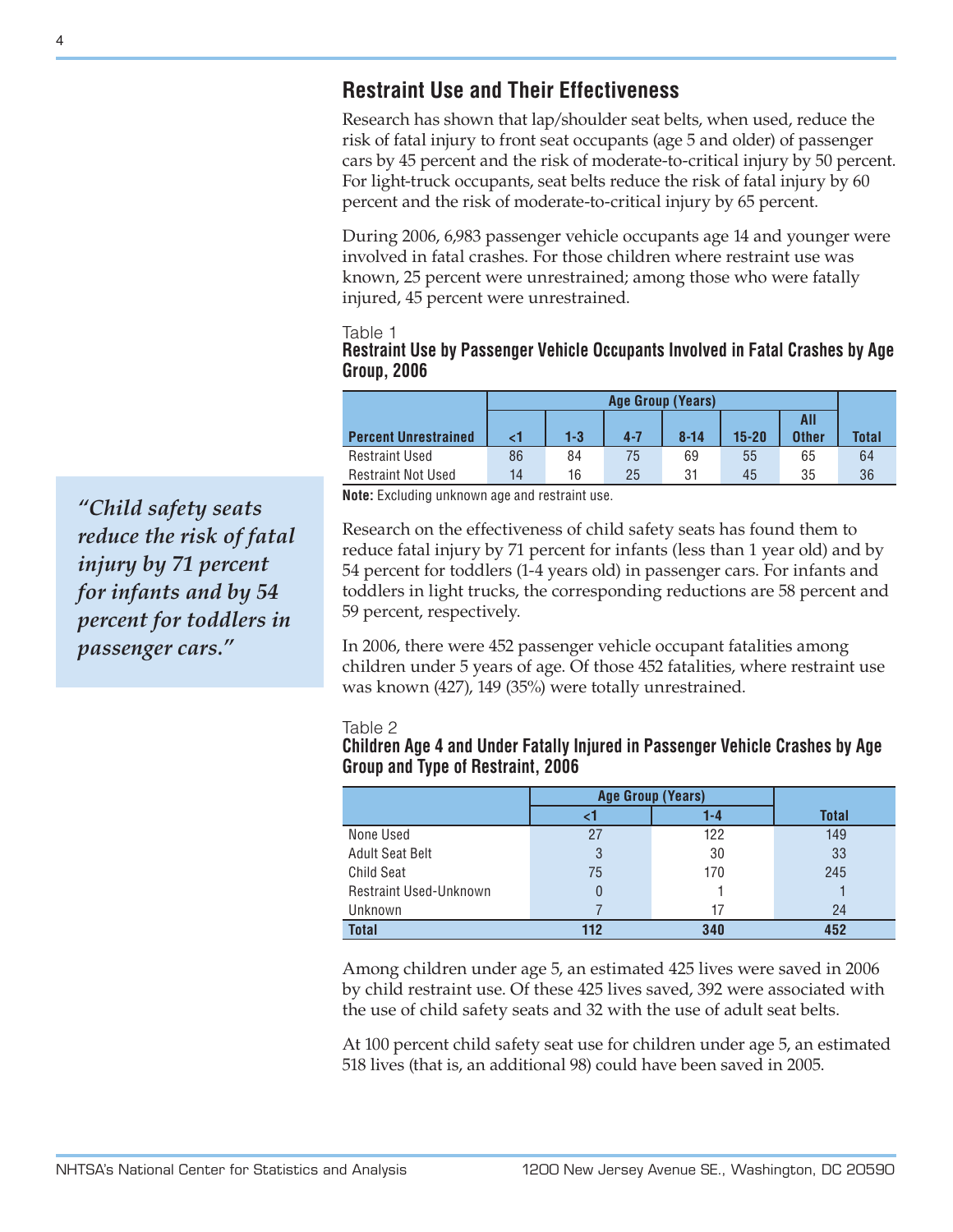Over the period 1975 through 2005, an estimated 8,325 lives were saved by child restraints (child safety seats or adults seat belts).

In 2006, NHTSA conducted the National Occupant Protection Use Survey (NOPUS) (Research Note DOT-HS-810-737 dated Feb. 07). One of the studies in the survey was the Controlled Intersection Study, which provided more detailed information about child restraint use.

*"Children in rearfacing child seats should not be placed in the front seat of vehicles with passenger air bags. The impact of a deploying air bag on a rear-facing child seat could injure the child."* 

#### Table 3 **Restraint Use by Children Age 7 and Under (from NOPUS)**

| <b>Grouping</b>         | <b>Restraint Use (%)</b> | <b>Grouping</b>  | <b>Restraint Use (%)</b> |  |
|-------------------------|--------------------------|------------------|--------------------------|--|
| Overall                 | 84                       | <b>Rush Hour</b> | 78                       |  |
| Infants $(<1$ year)     | 98                       | Non-Rush Hour    | 89                       |  |
| Toddlers (1-3 years)    | 89                       | Weekday          | 84                       |  |
| Booster Age (4-7 years) | 78                       | Weekend          | 83                       |  |
| Passenger Cars          | 78                       | Urban            | 73                       |  |
| Vans and SUVs           | 91                       | Suburban         | 87                       |  |
| <b>Pickups</b>          | 86                       | Rural            | 84                       |  |
| <b>Front Seat</b>       | 86                       |                  |                          |  |
| <b>Back Seat</b>        | 83                       |                  |                          |  |

### **Important Safety Reminders**

Failure to read the child safety seat instructions, in addition to vehicle owner manual instructions regarding seat belts, could result in serious injury or death as a result of a failure of the child safety seat to be securely and/or properly restrained.

Children in rear-facing child seats should not be placed in the front seat of vehicles equipped with passenger-side air bags. The impact of a deploying air bag striking a rear-facing child seat could result in injury to the child. NHTSA also recommends that children 12 and under sit in the rear seat away from the force of a deploying air bag.

Children age 12 and under are safest when properly buckled in the back seat of a motor vehicle.

Always read the child restraint manufacturer instructions and the vehicle owner manual instructions.

#### **For more information:**

Information on traffic fatalities is available from the National Center for Statistics and Analysis, NVS-421, 1200 New Jersey Avenue, SE, Washington, DC 20590. NCSA can be contacted on 800-934-8517. Fax messages should be sent to 202-366-7078. General information on highway traffic safety can be accessed by Internet users at [http://www.nhtsa.gov/portal/site/nhtsa/ncsa.](http://www.nhtsa.gov/portal/site/nhtsa/ncsa) To report a safety-related problem or to inquire about motor vehicle safety information, contact the Vehicle Safety Hotline at 888-327-4236.

Other fact sheets available from the National Center for Statistics and Analysis are *Overview, Alcohol, African American, Bicyclists and Other Cyclists* (formerly titled *Pedalcyclists*), *Hispanic, Large Trucks, Motorcycles, Occupant Protection, Older Population, Pedestrians, Race*  and Ethnicity, Rural/Urban Comparisons, School Transportation-Related Crashes, Speeding, State Alcohol Estimates, State Traffic Data, and *Young Drivers.* Detailed data on motor vehicle traffic crashes are published annually in *Traffic Safety Facts: A Compilation of Motor Vehicle Crash Data from the Fatality Analysis Reporting System and the General Estimates System.* The fact sheets and annual Traffic Safety Facts report can be accessed online at [http://www-nrd.nhtsa.dot.gov/CMSWeb/index.aspx.](http://www-nrd.nhtsa.dot.gov/CMSWeb/index.aspx)